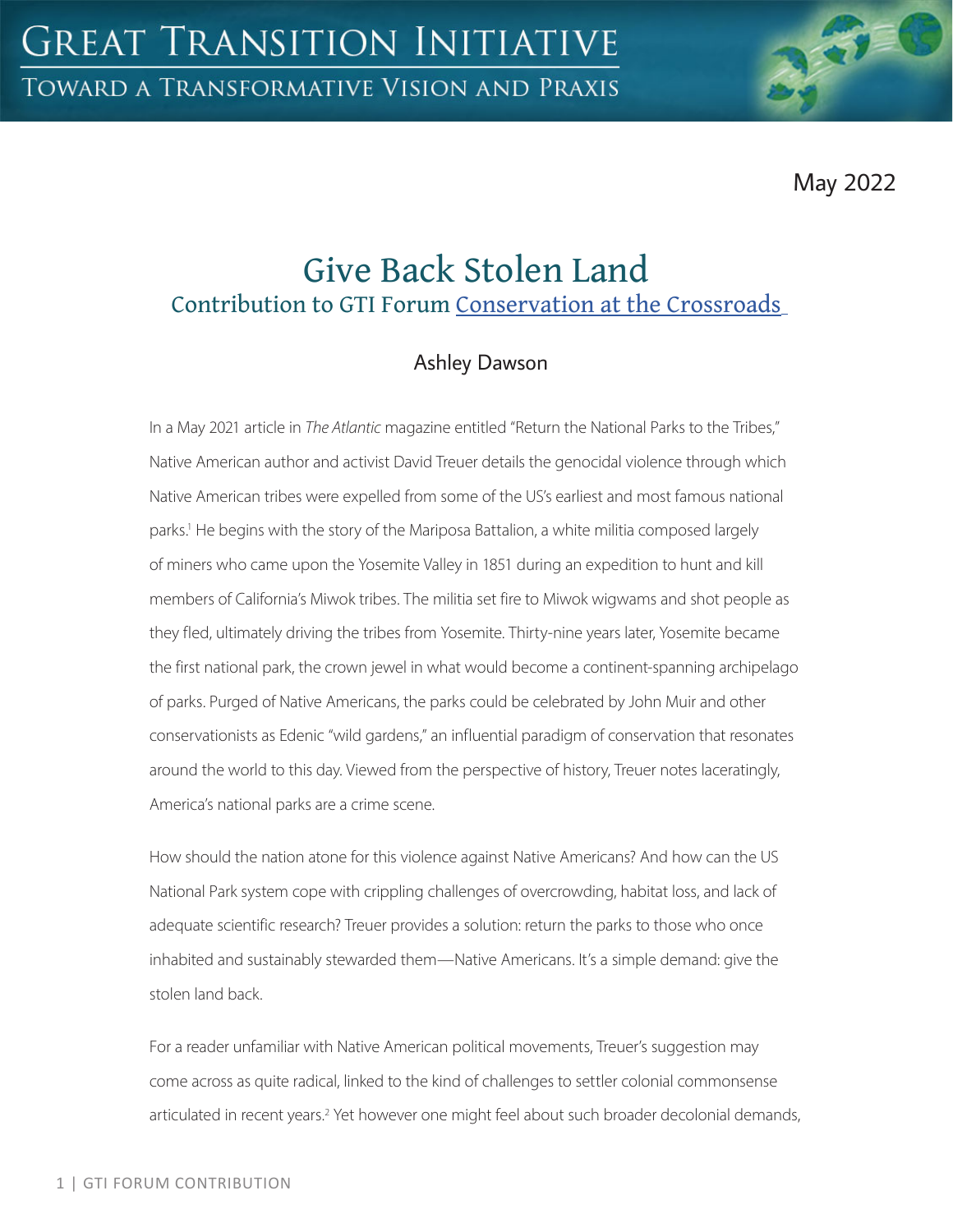it is important to note that Treuer's suggestion echoes the demands of a broader global movement for indigenous rights.

As Bram Büscher and Robert Fletcher argue in their [essay](https://greattransition.org/gti-forum/conservation-buscher-fletcher), the conservation movement has not exactly been respectful of indigenous land rights, either historically or in the present. Roughly 17 percent of the Earth's land is sequestered in "protected areas," which—like Yosemite—are constitutively established to exclude human beings. And powerful conservation organizations such as the International Union for the Conservation of Nature (IUCN), the World Wildlife Fund, and the Wildlife Conservation Society, headquartered in core capitalist nations, are lobbying for a doubling of these protected areas over the current decade. As frontline indigenous activists and allied groups such as Survival International have underlined, this project is in effect a massive land grab, a dispossession that can only be called colonial.

Although I find very little with which to disagree in Büscher and Fletcher's essay, the one issue that I think they could emphasize more forcefully is the violent character of dominant conservation practices. In a telling moment in their essay, Büscher and Fletcher trace the origins of "fortress conservation" to the model that arose in North America in the late 1800s and early 1900s, which, according to them, "sought to protect natural areas from the impacts of rapid industrialization, while allowing such industrialization to continue elsewhere." This account is accurate, as far as it goes, but it glides over the genocidal violence that constituted "natural areas" as available conservation space in the first place. As Treuer's account of the founding of Yosemite makes clear, one cannot talk about conservation in the US without also talking about settler colonialism. Mainstream conservation, in other words, is a mode of dispossession. Büscher and Fletcher would likely agree with me on this point, but it's important not to soft-pedal the argument, for historical accounts have strong contemporary implications.

In addition, by situating the origins of conservation in North America, Büscher and Fletcher elide the explicitly imperialist roots of conservation. Conservation as a discourse and practice began in the British colonies, when the hyper-exploitation of the natural world that characterized the plantation economies of the Caribbean islands and of India's tropical forests by the British Navy's insatiable hunger for lumber led to an alarmed recognition of unsustainability on the part of imperial functionaries.<sup>3</sup> Wholesale forest clearance was visibly changing local climates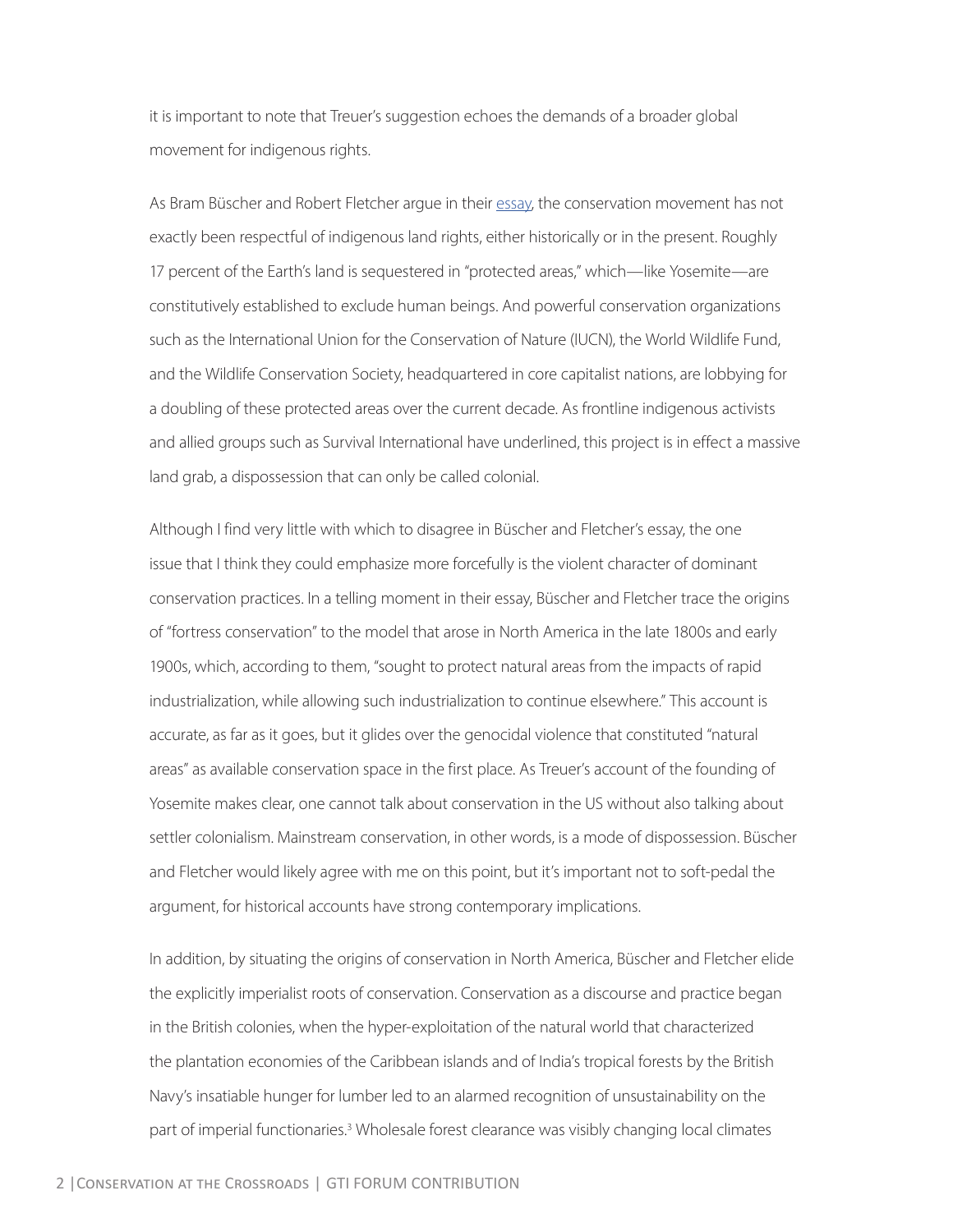in these places, as well as destroying valuable "natural resources," and the answer was scientific management of the forests to ensure that they would continue to yield resources seen as valuable by the colonial power.

The first and most paradigmatic model for global conservation, according to historians, was the Indian Forest Act of 1865. With this law, the British Raj claimed the right to declare any land in India covered with trees the property of the colonial government. In one fell swoop, the customary rights of millions of Indian people to the forests that they had managed sustainably for centuries were revoked. The Imperial Forest Department was empowered to penalize and even imprison anyone caught collecting wood, foraging for game, or engaging in any of the other myriad customary uses to which Indian people had put the country's forests for millennia.

The dispossession of the forest commons in the name of conservation continues today. A report released by Survival International on International Women's Day documents how Adivasi (indigenous) women in India are being brutally persecuted for defending their lands against a massive corporate and government mining rush.<sup>4</sup> Draconian anti-terrorism laws are used to silence Adivasi women land defenders, who are fighting to protect their land from mining projects slated to increase India's coal production to one billion tons per year. Similar forms of violent dispossession, in which campaigns of assassination against activists are common, are unfolding around the globe today.<sup>5</sup> All too often, the "protected areas" designated by big conservation organizations include concessionary zones for precisely such socially and environmentally destructive extractive industries.<sup>6</sup>

Around the world, indigenous people and their claims to land rights are the major forces that stand in the way of corporations and governments caught up in this extractivist frenzy. Proposed expansions of exclusionary, fortress conservation zones would dispossess hundreds of millions of people. In 2020, the Rights and Resources Initiative (RRI) released a study showing that more than 300 million people live in unprotected "key biodiversity areas" that cover 9 percent of the planet.7 The UN recognizes that indigenous people protect 80 percent of the world's remaining biodiversity, often on land over which they have customary title—a form of ownership that states in both core capitalist and postcolonial nations are all too happy to ignore. Scientific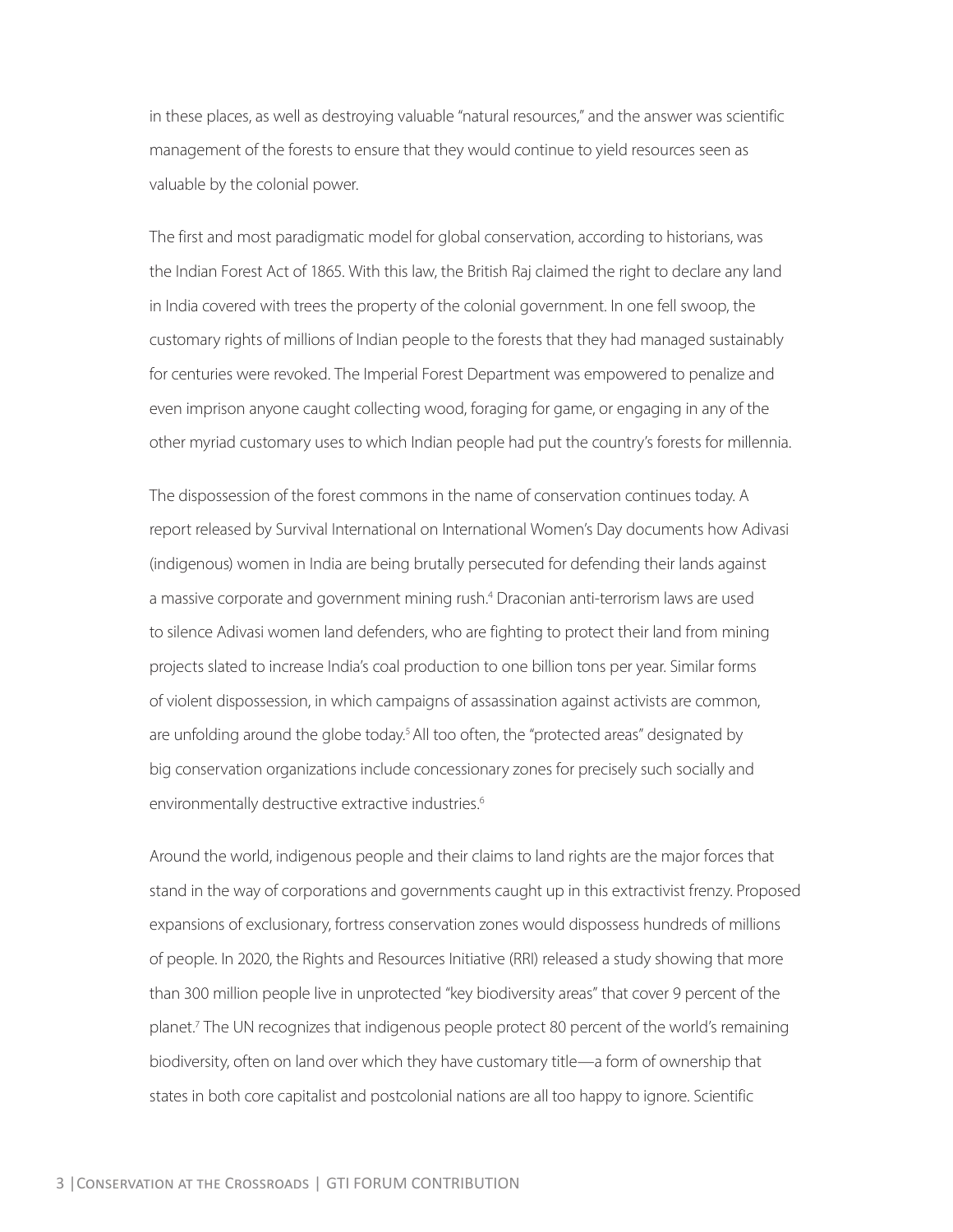studies have shown that indigenous practices provide the same or better levels of ecosystem support and protection as "protected areas."<sup>8</sup>

The transformation of these areas into exclusionary fortress-style conservation reserves would undo decades of struggle and substantial victories by indigenous people. Powerful mobilizations among indigenous and traditional peoples in the 1970s and 1980s challenged the exclusionary foundations of conservation. These political movements asserted the primacy of their customary rights to land over the dispossession carried out by states. In turn, some countries initiated reforms to recognize these rights legally.<sup>9</sup> For example, Brazil's post-authoritarian constitution of 1988 recognized the rights of indigenous peoples to their traditional lands, recognition which opened the way for formal titling of large areas of the Brazilian Amazon to customary rights-holders. On an international level, political campaigns led to the recognition of customary rights of indigenous peoples to lands, territories, and resources, as well as to the restitution of lands taken from them without prior, informed consent. The struggle for the recognition of these rights featured prominently in the negotiations that led to the 2007 United Nations Declaration on the Rights of Indigenous Peoples (UNDRIP).10

This political pressure led conservation organizations to recognize the importance of what was referred to as "community-based natural resource management" (CBNRM) by indigenous peoples and other local communities. The outcome of this shift included community-based wildlife management programs such as Zimbabwe's CAMPFIRE program, community forestry programs in countries like Mexico and Nepal, and locally managed marine areas in the South Pacific. Prominent conservation organizations recognized the rights of indigenous peoples in documents such as the Durban Action Plan, an outcome of the 2003 IUCN World Parks Conference, which called for indigenous representation in Protected Area management and restitution of land taken from indigenous people without their free and informed consent to establish protected areas. In 2010, the CBD adopted the Aichi Targets on Biodiversity, which described both protected areas and "other effective area-based conservation measures" (OECMs) as ways to safeguard ecosystems, with the latter category potentially including indigenous and community-managed lands.

Nonetheless, most reforms of protected-area legislation since the World Parks Congress in 2003 are focused on enabling co-management of reserves or on making provisions for communities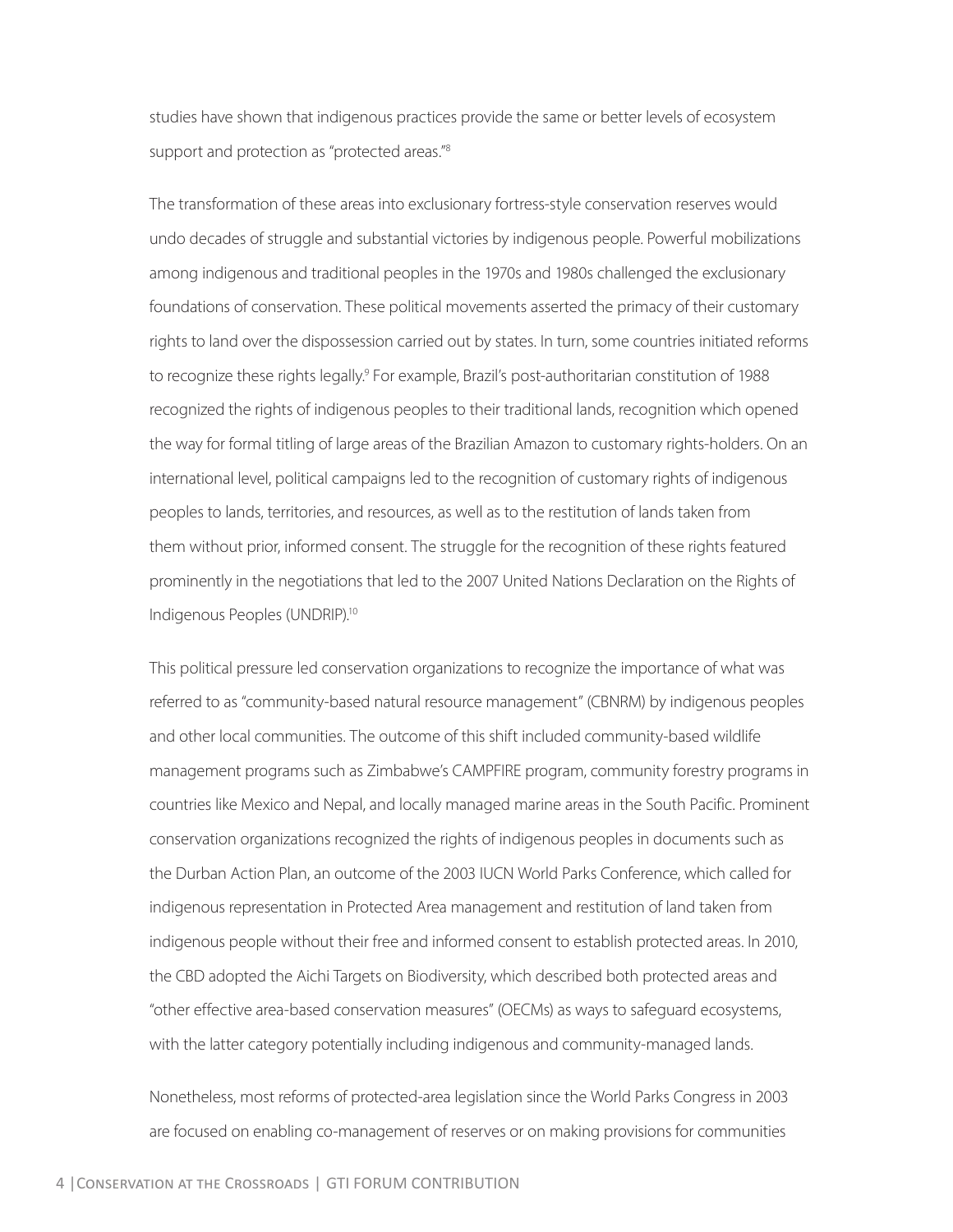that already own land to include their territory in national protected-area systems. There is not a single country where protected-area laws recognize community land ownership.<sup>11</sup>

The idea that mainstream conservation—which should be seen clearly as a form of colonialism—will reverse the sixth extinction is an illusion, one carefully cultivated by the corporations and governments that happily bankroll the big conservation NGOs. In the face of mounting environmental and social calamities, the only coherent stance must be to join indigenous and local communities around the world in demanding the return of stolen land, respect for their sovereignty, and a radical transformation of the CO<sub>2</sub>lonialism that characterizes the unsustainable behavior and policies of the wealthy.

#### **Endnotes**

1. David Treuer, "Return the National Parks to the Tribes: The Jewels of America's Landscape Should Belong to America's Original Peoples," *The Atlantic* (May 2021), [https://www.theatlantic.com/magazine/archive/2021/05/return](https://www.theatlantic.com/magazine/archive/2021/05/return-the-national-parks-to-the-tribes/618395/)[the-national-parks-to-the-tribes/618395/](https://www.theatlantic.com/magazine/archive/2021/05/return-the-national-parks-to-the-tribes/618395/).

2. Eve Tuck and Wayne Yang, "Decolonization Is Not a Metaphor," *Decolonization: Indigeneity, Education, and Society* 1, no. 1 (2012), 26.

3. Ramachandra Guha and Madhav Gadgil, *This Fissured Land: An Ecological History of India* (New York: Oxford University Press, 1993); Richard Grove, *Green Imperialism: Colonial Expansion, Tropical Island Edens, and the Origins of Environmentalism, 1600-1860* (New York: Cambridge University Press, 1996).

4. Survival International, "New Report Exposes Brutal Persecution of Adivasi Women Defending Their Land," March 8, 2022,<https://www.survivalinternational.org/news/12735>.

5. London Mining Network, "Mining Multinationals: Assassinations, Toxic Waste, and Lost Livelihoods," March 29, 2022,<https://londonminingnetwork.org/cat/monthly-bulletin/>.

6. For one such example, see Simon Counsell, "Anatomy of a 'Nature-Based Solution': Total Oil, 40,000 Hectares of Disappearing Savannah, Emmanuel Macron, Norwegian and French 'Aid' to an Election-Rigging Dictator, Trees to Burn, Secret Contracts, and Dumbstruck Conservationists," *REDD Monitor*, April 16, 2021, [https://redd-monitor.](https://redd-monitor.org/2021/04/16/anatomy-of-a-nature-based-solution-total-oil-40000-hectares-of-disappearing-african-savannah-emmanuel-macron-norwegian-and-french-aid-to-an-election-rigging-dictator-trees/) [org/2021/04/16/anatomy-of-a-nature-based-solution-total-oil-40000-hectares-of-disappearing-african-savannah](https://redd-monitor.org/2021/04/16/anatomy-of-a-nature-based-solution-total-oil-40000-hectares-of-disappearing-african-savannah-emmanuel-macron-norwegian-and-french-aid-to-an-election-rigging-dictator-trees/)[emmanuel-macron-norwegian-and-french-aid-to-an-election-rigging-dictator-trees/.](https://redd-monitor.org/2021/04/16/anatomy-of-a-nature-based-solution-total-oil-40000-hectares-of-disappearing-african-savannah-emmanuel-macron-norwegian-and-french-aid-to-an-election-rigging-dictator-trees/)

7. Thomas Worsdell et al., *Rights-Based Conservation: The Path to Preserving Earth's Biological and Cultural Diversity?* (Washington, DC: Rights and Resources Initiative, 2020), [https://rightsandresources.org/wp-content/](https://rightsandresources.org/wp-content/uploads/2020/11/Final_Rights_Conservation_RRI_05-01-2021.pdf) [uploads/2020/11/Final\\_Rights\\_Conservation\\_RRI\\_05-01-2021.pdf](https://rightsandresources.org/wp-content/uploads/2020/11/Final_Rights_Conservation_RRI_05-01-2021.pdf).

8. Richard Schuster et al., "Vertebrate Biodiversity on Indigenous-Managed Lands in Australia, Brazil, and Canada Equals That in Protected Areas," *Environmental Science and Policy* 101 (2019), 1–6.

9. Jenny Springer et al., *Protected Areas and the Land Rights of Indigenous Peoples and Local Communities: Current Issues and Future Agenda* (Washington, DC: Rights and Resources Initiative, 2015), [https://rightsandresources.org/wp](https://rightsandresources.org/wp-content/uploads/RRIReport_Protected-Areas-and-Land-Rights_web.pdf)[content/uploads/RRIReport\\_Protected-Areas-and-Land-Rights\\_web.pdf](https://rightsandresources.org/wp-content/uploads/RRIReport_Protected-Areas-and-Land-Rights_web.pdf).

10. Ibid., 3.

11. Ibid., 15, 18.